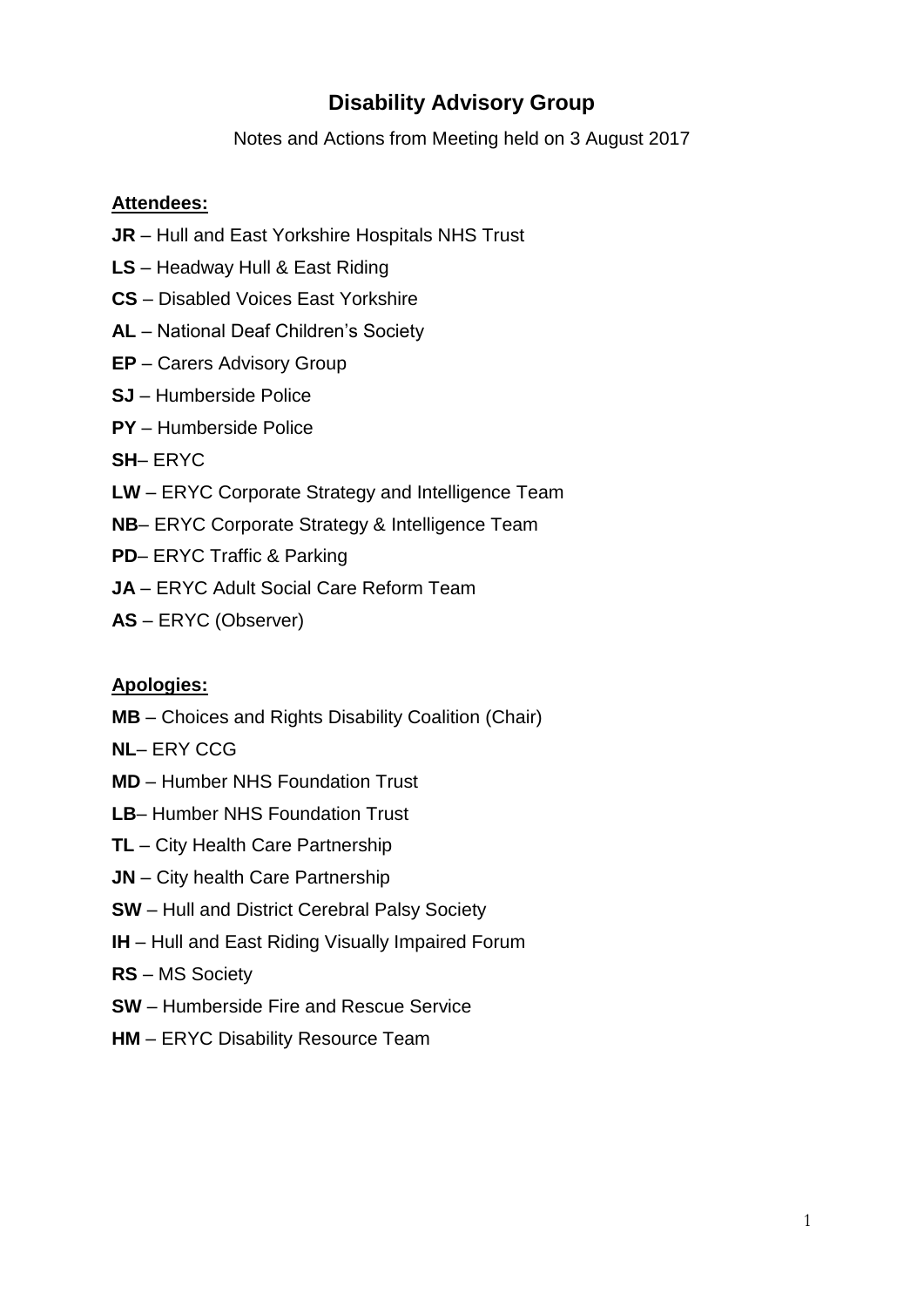# **Notes of the meeting held on 3 August 2017**

| <b>Notes</b>                                                    | <b>Actions</b>                          |  |
|-----------------------------------------------------------------|-----------------------------------------|--|
| In MB's absence, LW, ERYC chaired the meeting.                  |                                         |  |
| Minutes from the meeting held on 11 May and Matters Arising.    |                                         |  |
| The notes from the meeting held 11 May 2017 were                |                                         |  |
| approved.                                                       |                                         |  |
| <b>Safe Places Scheme</b>                                       |                                         |  |
| NB gave an update on the Safe Places Scheme in the              | <b>NB</b> to look into promotion and to |  |
| East Riding. The local scheme is run by Humberside              | speak to Humberside Police to           |  |
| Police and is active across the Humber Region. Aimed at         | see what promotion they have            |  |
| helping vulnerable people to stay safe while out in the         | done or are doing and report            |  |
| community. Users carry a safe place card and buildings          | back.                                   |  |
| that are signed up display a sticker in the window. All         |                                         |  |
| public council buildings in the East Riding are signed up       |                                         |  |
| and a list of all buildings/shops that have joined is now on    |                                         |  |
| the council website on the safe places page. Some               |                                         |  |
| members said they were not aware of the scheme and              |                                         |  |
| suggested it needed further promotion.                          |                                         |  |
| <b>Disabled Parking</b>                                         |                                         |  |
| PD gave an update on disabled parking and confirmed             |                                         |  |
| that there are different restrictions and policies in different |                                         |  |
| areas of the country. The basics are the same, however,         |                                         |  |
| the rules do differ.                                            |                                         |  |
|                                                                 |                                         |  |
| PD reaffirmed the position of the parking on Saturday           | <b>MB/NB</b> to contact the Market      |  |
| Market in Beverley as per the information which was             | Manager.                                |  |
| circulated prior to the meeting. PD suggested that it           |                                         |  |
| would be useful to speak to the Market Manager to               |                                         |  |
| discuss the market needs, as PD cannot deal with the            |                                         |  |
| actual market itself.                                           |                                         |  |
|                                                                 |                                         |  |
| ERYC Traffic and Parking have recognised the abuse of           | All DAG Representatives to              |  |
| disabled parking bays at leisure centres and how this can       | send suggestions on how to              |  |
| affect disabled people from accessing the centres.              | tackle abuse of disabled parking        |  |
| Therefore, they are currently looking at applying for the       | bays in leisure centres to PD.          |  |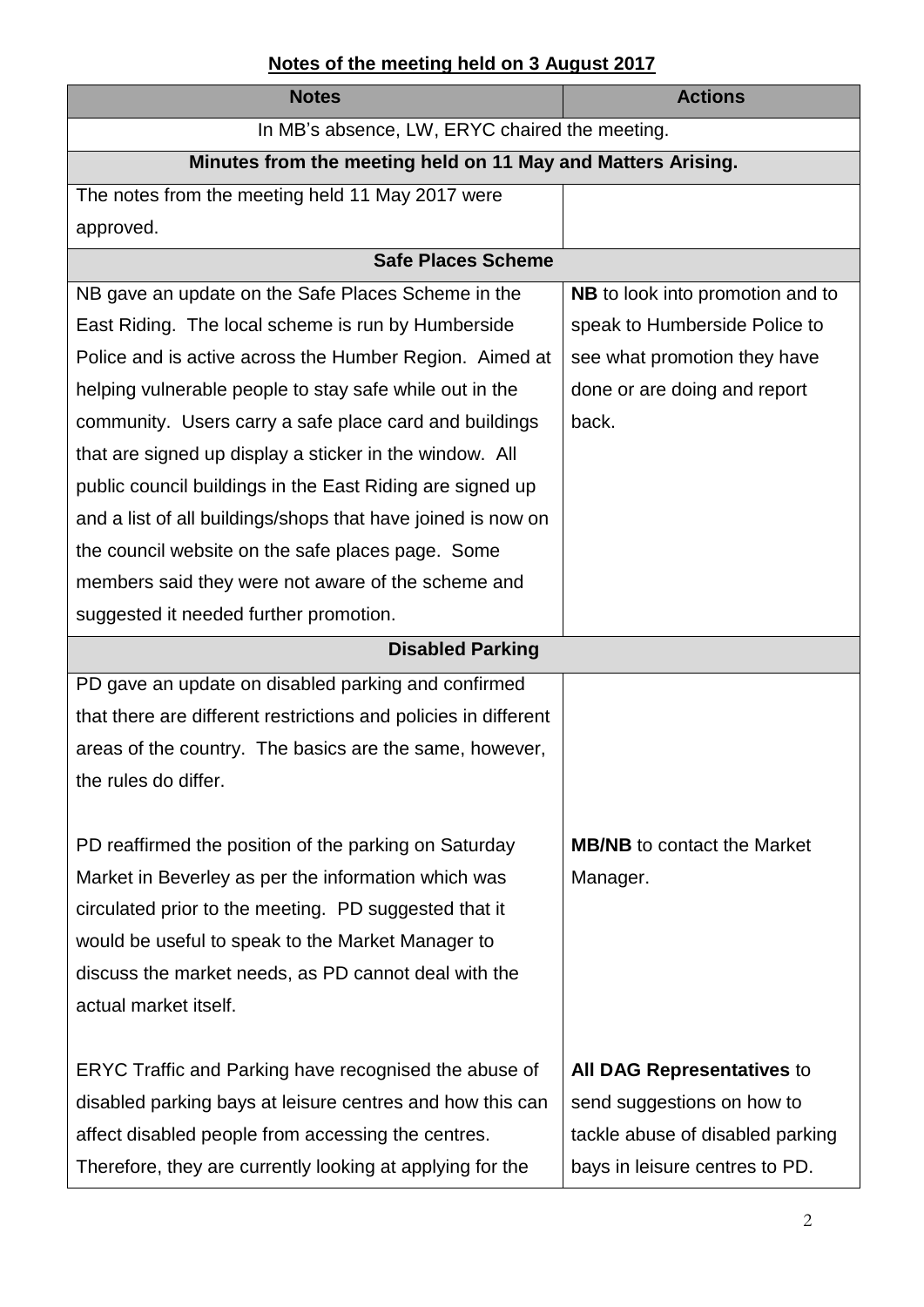| relevant documentation to be able to enforce disabled       |                                          |
|-------------------------------------------------------------|------------------------------------------|
| parking in these areas. PD stated that she was happy to     |                                          |
| be given ideas on how to do this from DAG members.          |                                          |
| DAG members were happy that Traffic and Parking are         |                                          |
| looking into this issue.                                    |                                          |
|                                                             |                                          |
| Some DAG members felt there was still an equality issue     |                                          |
| with removing the disabled parking in Saturday Market on    |                                          |
| a Saturday and reaffirmed that this restricted access to    |                                          |
| Beverley for many disabled people.                          |                                          |
|                                                             | <b>JC</b> to pick up the issue of Access |
| Also, it was raised that access from various car parks in   | Audits in the Accessibility              |
| Beverley into the town can be difficult (i.e. due to narrow | meeting.                                 |
| pavements) and there were suggestions for access audits     |                                          |
| to be undertaken.                                           |                                          |
|                                                             |                                          |
| PD confirmed that she would consult with DAG in the         |                                          |
| future as/where appropriate and was happy to discuss        |                                          |
| anything relating to parking.                               |                                          |
|                                                             |                                          |
| EP mentioned that DAG needed to ensure that the focus       |                                          |
| of DAG is on the whole of East Riding and does not          |                                          |
| concentrate on particular towns or areas over others.       |                                          |
| <b>Consultation</b>                                         |                                          |
| There has been an increase in the number of                 |                                          |
| consultations sent to DAG. Services involved in the Local   |                                          |
| Transport Plan have agreed to consult with DAG on           |                                          |
| future schemes/plans etc. CS suggested more                 |                                          |
| explanation was required for some consultations. LW         |                                          |
| explained that this was a new development and as such,      |                                          |
| there is a degree of trial and error and ERYC are happy     |                                          |
| to receive suggestions.                                     |                                          |
|                                                             |                                          |
| CS mentioned the recent NHS Health Stakeholder event        |                                          |
| which took place at Beverley Racecourse and stated that     |                                          |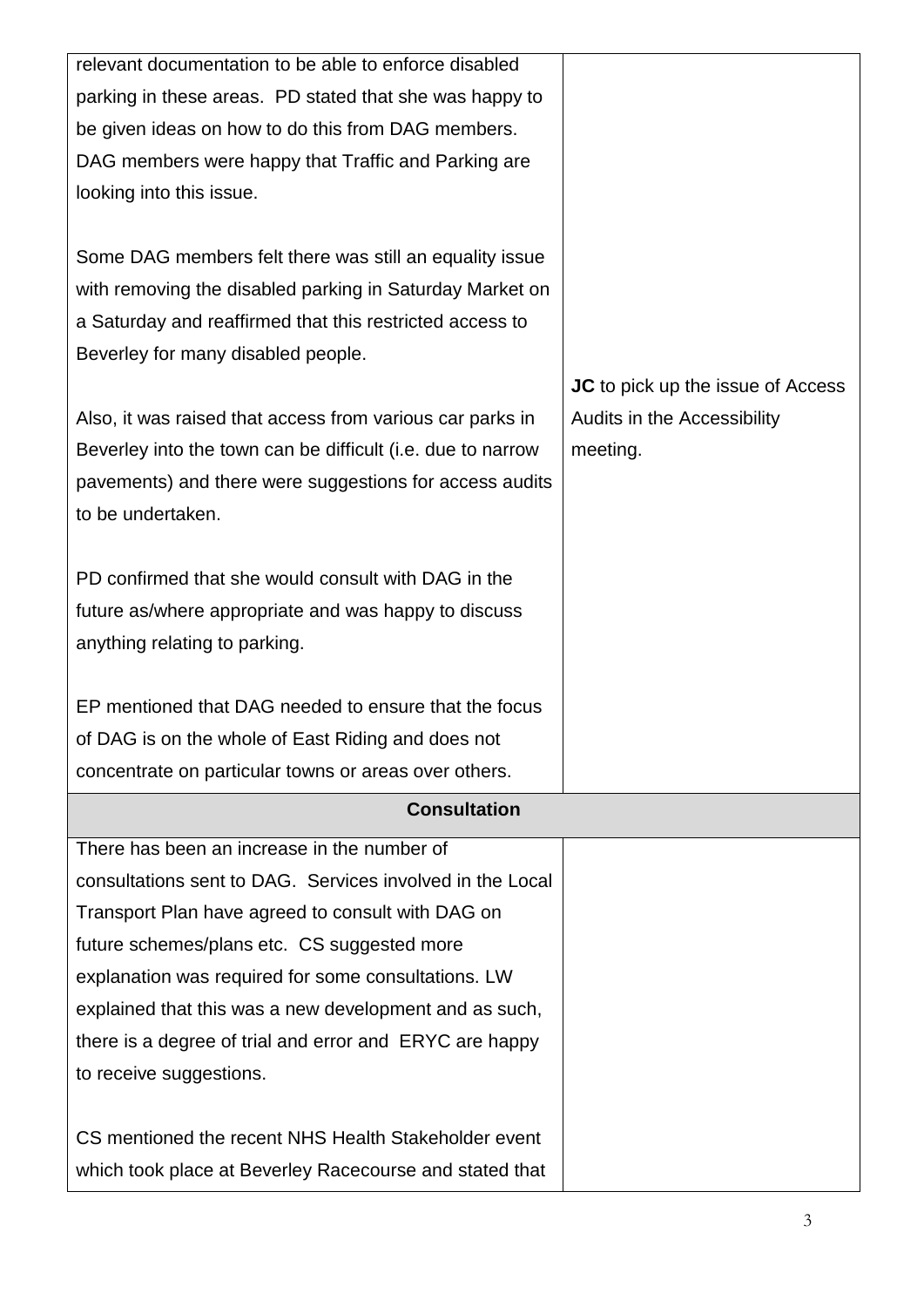| many people could not get there as the venue was fairly      |                                           |  |  |  |
|--------------------------------------------------------------|-------------------------------------------|--|--|--|
| inaccessible (i.e. by bus or train). Therefore they would    |                                           |  |  |  |
| not have had full and diverse representation.                |                                           |  |  |  |
|                                                              |                                           |  |  |  |
| EP said the event was well attended and there had been       |                                           |  |  |  |
| a lot of positive feedback from the event.                   |                                           |  |  |  |
|                                                              |                                           |  |  |  |
| CS mentioned a recent ERYC consultation regarding            |                                           |  |  |  |
| advice services, in which ERYC offered alternative           |                                           |  |  |  |
| options such as email and telephone, instead of attending    |                                           |  |  |  |
| the event, to ensure full participation in the consultation. |                                           |  |  |  |
| CS confirmed that this was helpful.                          |                                           |  |  |  |
|                                                              |                                           |  |  |  |
| Members expressed concern that Northern Rail had not         |                                           |  |  |  |
| consulted with the DAG relating to the future provision of   | <b>MB</b> and <b>LW</b> to speak to the   |  |  |  |
|                                                              |                                           |  |  |  |
| the rail service. LW explained she had contacted the         | contact at Northern Rail.                 |  |  |  |
| necessary person in Northern Rail as they had apparently     |                                           |  |  |  |
| offered to give a presentation to DAG. LW was awaiting       |                                           |  |  |  |
| a response as the person was on leave.                       |                                           |  |  |  |
|                                                              |                                           |  |  |  |
| There were comments from DAG members which                   | All DAG representatives to<br>consider.   |  |  |  |
| suggested that representatives needed to demonstrate         |                                           |  |  |  |
| that they have gone back to their group with issues and      |                                           |  |  |  |
| subsequently feedback on this to the whole of DAG.           |                                           |  |  |  |
| Questions were asked regarding how representatives           |                                           |  |  |  |
| were bringing local issues to the table?                     |                                           |  |  |  |
| <b>Mental Health Care</b>                                    |                                           |  |  |  |
| The representative from Humber NHS Foundation Trust          | <b>NB</b> and <b>MB</b> to follow up.     |  |  |  |
| unfortunately did not attend to give the planned             |                                           |  |  |  |
| presentation on mental health care.                          |                                           |  |  |  |
| <b>Independent Advisory Group - Humberside Police</b>        |                                           |  |  |  |
| SJ mentioned that prior to 2015, Humberside Police           | <b>NB</b> to circulate Steve's invitation |  |  |  |
| worked in divisions and each had a Divisional                | email for IAG to DAG members.             |  |  |  |
| Independent Advisory Group (DIAG). Humberside Police         |                                           |  |  |  |
| are now hoping to set up an Independent Advisory group       |                                           |  |  |  |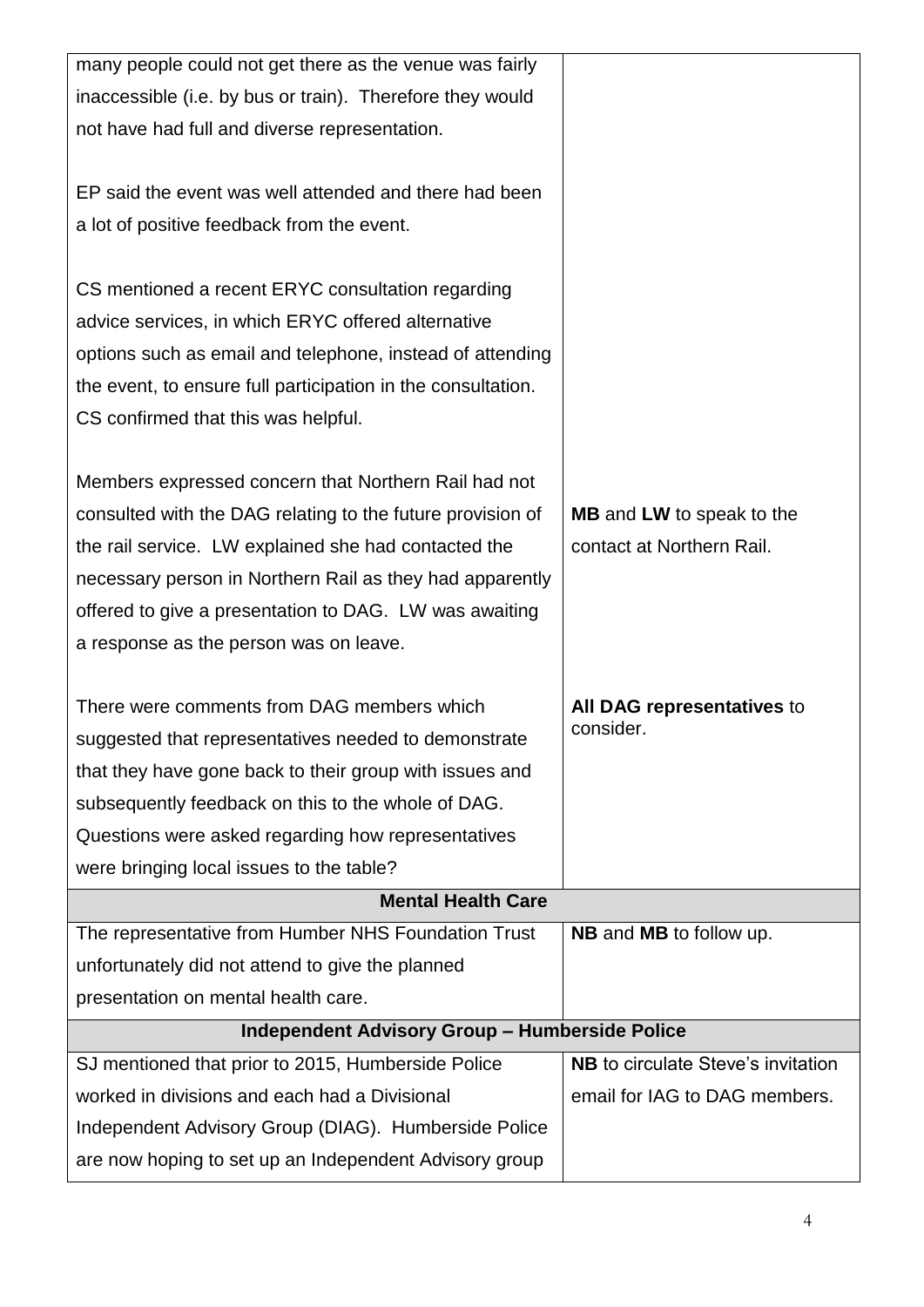| (IAG) in the East Riding, in order to understand            |                                             |
|-------------------------------------------------------------|---------------------------------------------|
| community issues and to give individuals a chance to        |                                             |
| influence policy and procedures within the force. SJ        |                                             |
| would like volunteers to be a part of the group and to      |                                             |
| attend meetings and would like people who can not only      |                                             |
| raise issues but also help to find solutions. The meeting   |                                             |
| is independent and run and chaired by the community         |                                             |
| with the Police being invited to attend. The Police ideally |                                             |
| need 25 – 30 people for IAG from any group, community,      |                                             |
| or protected characteristic and the meeting frequency will  |                                             |
| be up to the group to decide.                               |                                             |
|                                                             |                                             |
| SJ also mentioned he was leaving the force and that         |                                             |
| hopefully his replacement will attend future DAG            |                                             |
| meetings.                                                   |                                             |
| <b>Headway Services - Presentation</b>                      |                                             |
| LS gave a presentation on Headway services which            | LS to send presentation to                  |
| explained what the service delivers and how and also        | circulate to DAG.                           |
| showed various recent events that have taken place.         |                                             |
|                                                             |                                             |
| JR, (HEY) thanked Headway for all the support that they     |                                             |
| give to HEY.                                                |                                             |
| <b>Carers Advisory Group</b>                                |                                             |
| EP expressed her concern that DAG meetings are not          |                                             |
| fully representative across the whole spectrum of           |                                             |
| disability. EP stated that it is important that we see how  |                                             |
| representatives are gathering information from their        |                                             |
| groups and feeding it into DAG.                             |                                             |
| EP suggested chasing up individuals who were not            | <b>MB</b> and <b>NB</b> to contact members. |
| attending or contributing on a regular basis, and there     |                                             |
| were also suggestions that if people could not attend then  |                                             |
| they should send their apologies and if appropriate, an     |                                             |
| update to be shared with the group. NB confirmed that       |                                             |
| this was something that her and MB had already              |                                             |
| discussed doing.                                            |                                             |
|                                                             |                                             |